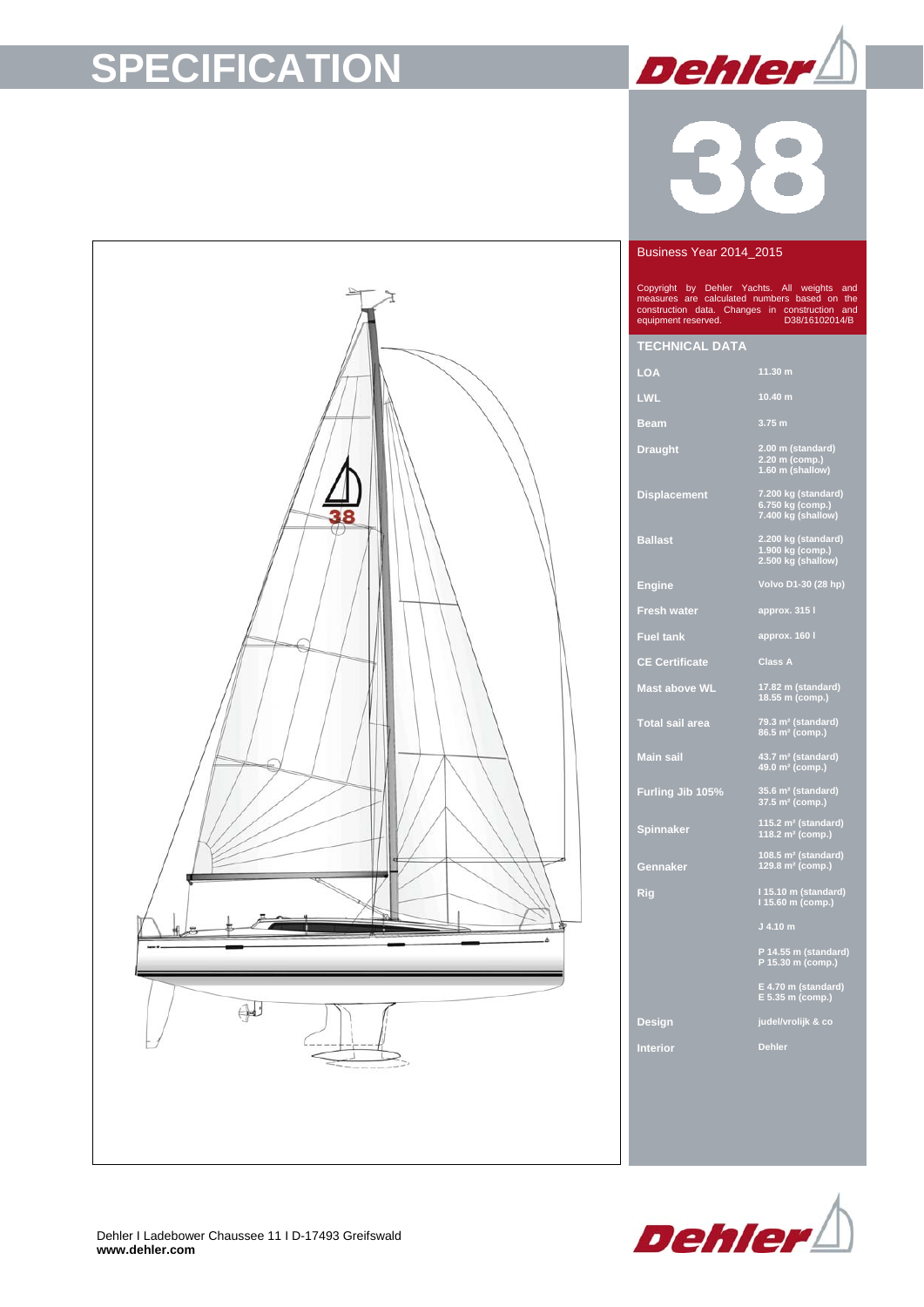## **SPECIFICATION**



Decks Layout ao Ò **PO Interior Layout** STANDARD C<sub>3</sub> Wardrobe in<br>light weight ma<br>(not illustrated)  $B<sub>1</sub>$ **A1** Wardrobe in<br>light weight material<br>(not illustrated)  $C<sub>1</sub>$  $A2$  $\epsilon$ F OPTION  $A1$  $C<sub>2</sub>$ **B1** T.